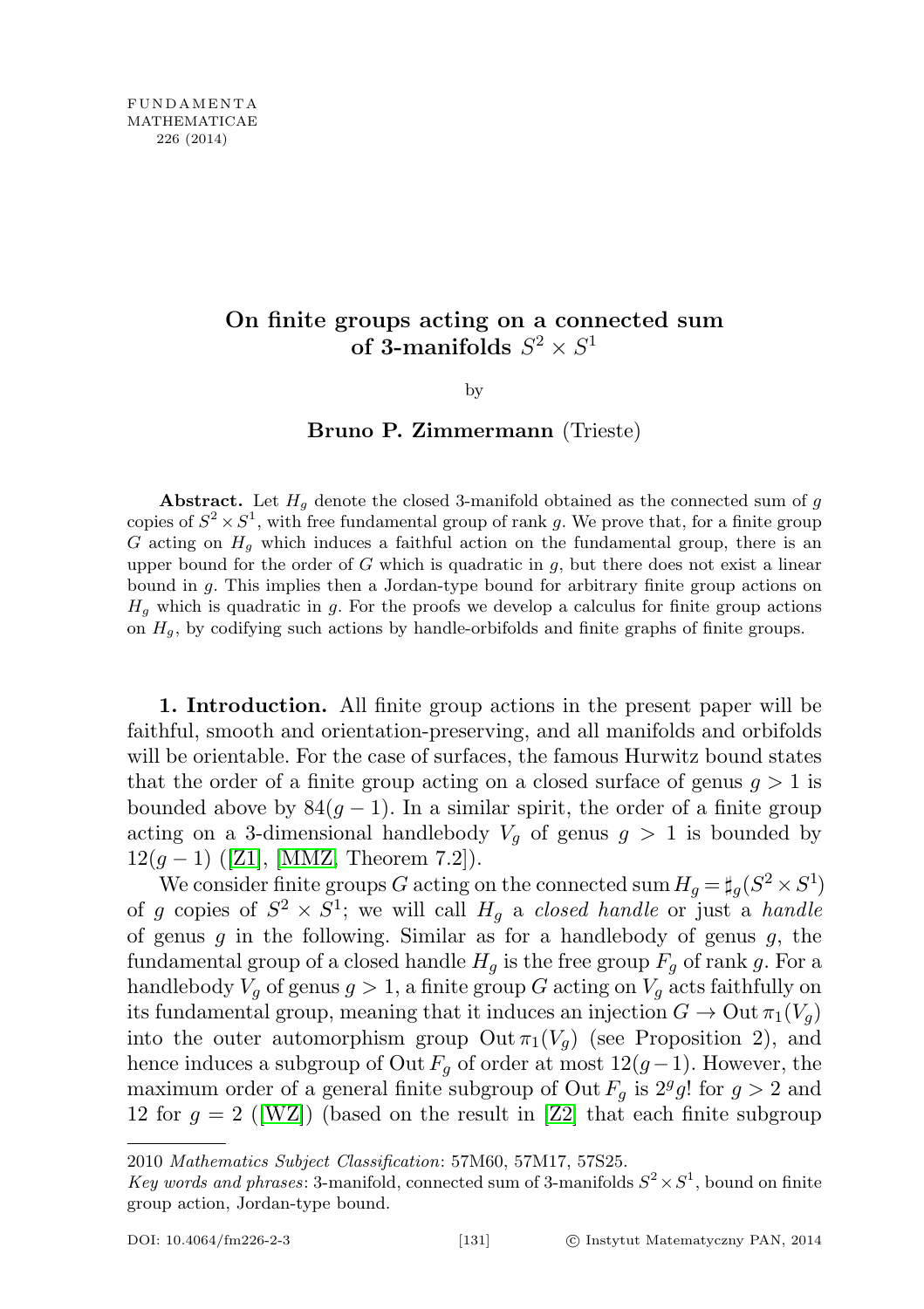of Out  $F_q$  can be induced by an action of the group on a finite graph, and then also on some handlebody of sufficiently high dimension).

Since  $H_g$  admits  $S^1$ -actions (see [\[R\]](#page-11-4)), it admits finite cyclic group actions of arbitrarily large order acting trivially on the fundamental group (i.e., inducing the trivial homomorphism to Out  $F_q$ ), so in contrast to the situation for handlebodies of genus  $g > 1$  there is no upper bound for the orders of finite groups G acting on a closed handle  $H<sub>q</sub>$ . However, let  $G<sub>0</sub>$  denote the normal subgroup of all elements of G acting trivially on  $\pi_1(H_q)$ ; then  $G_0$  is cyclic for  $g > 1$  (Proposition 2), the quotient  $H_q/G_0$  is again a closed handle of the same genus g, and the factor group  $G/G_0$  acts faithfully on the fundamental group of the quotient  $H_g/G_0 \cong H_g$ . Hence one is led to consider actions of finite groups G on  $H<sub>q</sub>$  which act faithfully on the fundamental group; in Section 4, we prove the following:

THEOREM 1. Let G be a finite group acting on a closed handle  $H<sub>g</sub>$  of genus g such that the induced action on the fundamental group is faithful. Then, for  $g \geq 15$ , there is the quadratic bound

$$
|G| \le 24g(g-1).
$$

If G is cyclic then, for  $g \geq 3$ ,

$$
|G| \le 4(g-1)^2.
$$

There does not exist a linear bound in g for the order of G.

By the above, Theorem 1 implies the following Jordan-type bound for arbitrary finite groups acting on a closed handle (i.e., not necessarily faithful on the fundamental group):

COROLLARY. Let  $G$  be a finite group acting on a closed handle  $H_g$  of genus  $g > 1$ . Then G has a cyclic normal subgroup C (the subgroup acting trivially on the fundamental group) such that, for  $q \ge 15$ , the order of  $G/C$ is bounded above by  $24g(g-1)$ .

We note that by the classical Jordan bound each finite subgroup  $G$  of a linear group  $GL(n, \mathbb{C})$  has a normal abelian subgroup A such that the order of  $G/A$  is bounded by a constant depending only on n; by [C], for  $n \geq 71$ , the optimal bound here is  $(n + 1)!$ , realized by the symmetric group  $S_{n+1}$ occurring as a subgroup of  $GL(n, \mathbb{C})$ .

After the various linear bounds for finite group actions on surfaces and handlebodies, Theorem 1 seems to present the first instance of a quadratic bound in such a situation. There remains the problem to determine the optimal quadratic bound (the optimal coefficient for  $g^2$ ), both for cyclic and arbitrary finite groups; in Section 3 we will construct some explicit examples of finite cyclic and finite group actions on closed handles which seem to come close to these optimal bounds.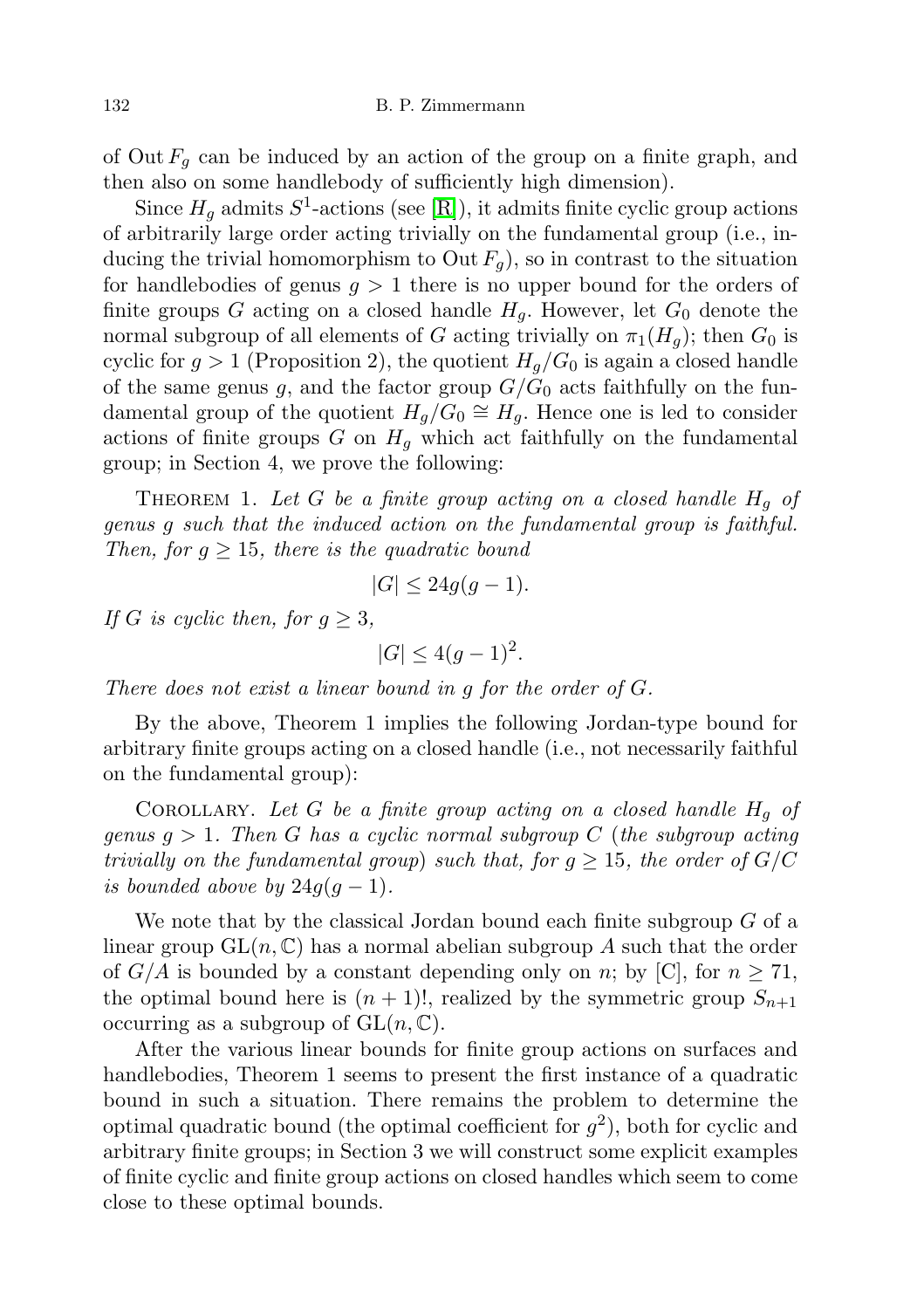In order to prove Theorem 1, in Section 2 we shall develop a calculus for finite group actions on closed handles  $H<sub>q</sub>$  (see Theorem 2), in analogy with the theory of finite group actions on handlebodies  $V_q$  [\[MMZ\]](#page-11-1) (see also [\[MZ\]](#page-11-5) for applications to group actions of large order on handlebodies and [\[Z3\]](#page-11-6) for the case of closed 3-manifolds). This uses the language of handleorbifolds and of finite graphs of finite groups which codify the quotient orbifolds  $H_q/G$ .

We note that the maximum order of a finite cyclic group acting on a closed surface of genus  $g > 1$  is  $4g + 2$ , for a handlebody of genus  $g > 1$  it is  $2g+2$  if g is even, and  $2g-2$  if g is odd [\[MMZ\]](#page-11-1). By contrast, for general finite cyclic subgroups of Out  $F_q$ , it is proved in [\[LN\]](#page-10-0) and [\[B\]](#page-10-1) that the maximum cyclic subgroups of Out  $F_g$ , it is proved in [Eiv] and [B] that the maximum<br>order behaves approximatively like the Landau estimate  $\exp(\sqrt{g \log g})$  for the maximum orders of elements of the symmetric group of degree g. The maximum orders of the finite cyclic subgroups of  $Aut(F_q)$  and  $Out(F_q)$ , for  $g \leq 300$ , can be found in [\[LN,](#page-10-0) Table 1].

We close the Introduction with the question of what happens for the higher-dimensional analogues  $\sharp_g(S^d \times S^1)$  of a closed handle  $H_g$  for  $d > 2$ (all with free fundamental group of rank  $g$ ). In analogy with Theorem 1, is there a polynomial bound in g for the order of  $G$ , and of what degree? (See also [Z2] for a discussion of finite group actions on higher-dimensional analogues of handlebodies.)

2. Handle orbifolds and associated finite graphs of finite groups. Let G be a finite group acting faithfully and orientation-preservingly on a handle  $H_g = \sharp_g (S^2 \times S^1)$  of genus g. Denoting by E the group generated by all lifts of elements of G to the universal covering of  $H_g$  and by  $F_g$  the normal subgroup of covering transformations, we have a group extension  $1 \rightarrow F_q \rightarrow$  $E \to G \to 1$  which belongs to the abstract kernel  $G \to \text{Out } \pi_1(H_q) \cong$ Out  $F_q$  induced by the action of G on  $\pi_1(H_q)$ . Using the equivariant sphere theorem (see [\[MSY\]](#page-11-7) for an approach by minimal surface techniques, and [\[Du\]](#page-10-2) and [\[JR\]](#page-10-3) for purely topological-combinatorial proofs), we will associate to the action of G a handle-orbifold  $H$  and a finite graph of finite groups  $(\Gamma, \mathcal{G})$  whose fundamental group  $\pi_1(\Gamma, \mathcal{G})$  is isomorphic to the extension E.

By the equivariant sphere theorem there exists an embedded, homotopically nontrivial 2-sphere  $S^2$  in  $H = H_g$  such that  $x(S^2) = S^2$  or  $x(S^2) \cap S^2 = \emptyset$  for all  $x \in G$ . We cut H along the system of disjoint 2-spheres  $G(S^2)$ , by removing the interiors of G-equivariant regular neighbourhoods  $S^2 \times [-1,1]$  of each of these 2-spheres, and call each of these regular neighbourhoods  $S^2 \times [-1,1]$  a 1-*handle*. The result is a collection of 3-manifolds with 2-sphere boundaries, with an induced action of G. We close each of the 2-sphere boundaries by a 3-ball and extend the action of G by taking the cone over the center of each of these 3-balls, so G permutes these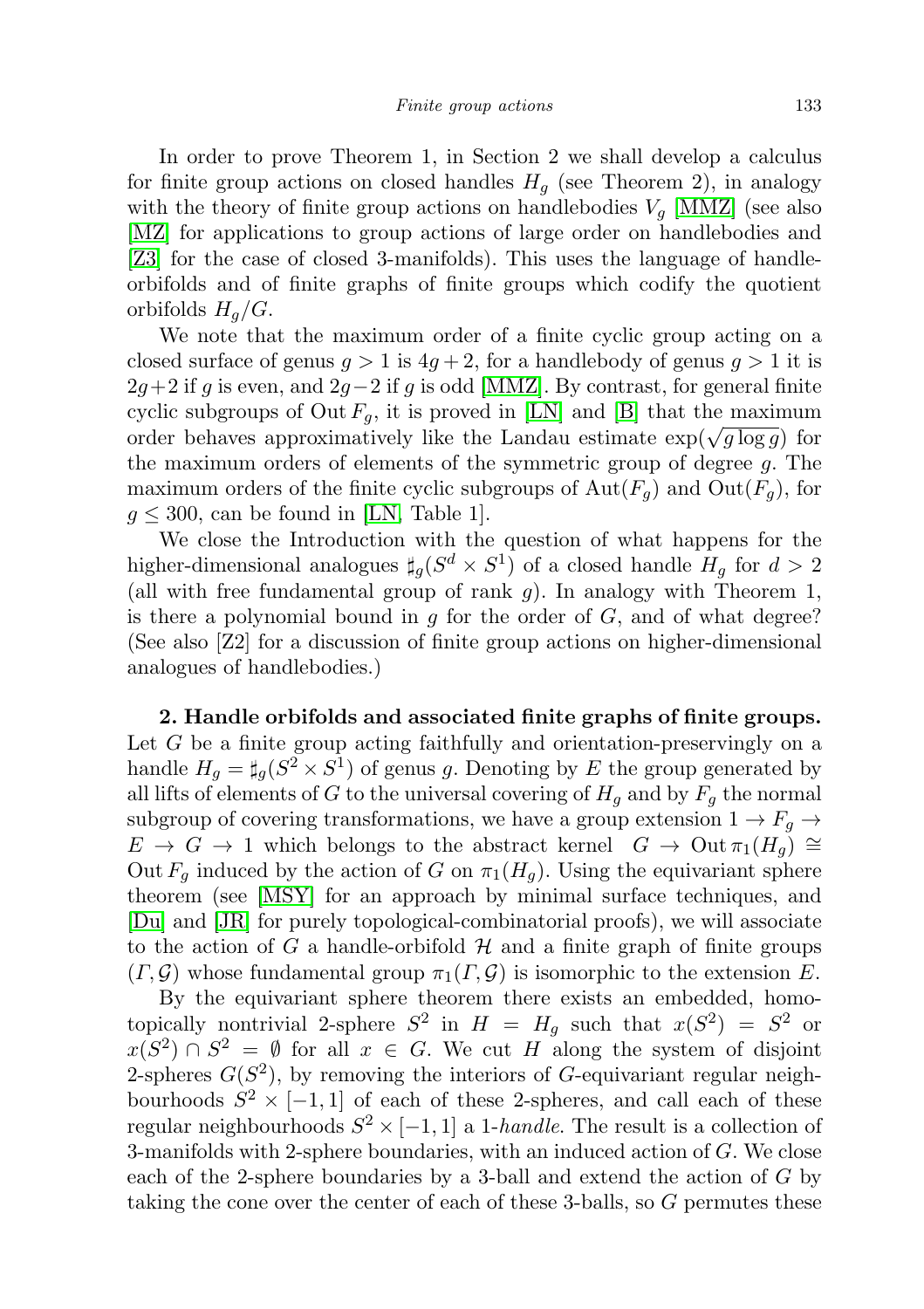3-balls and their centers. The result is a finite collection of closed handles of lower genus on which  $G$  acts. Applying inductively the procedure of cutting along 2-spheres, we finally end up with a finite collection of 3-spheres which we call 0-handles (these are just the closed handles of genus 0). Note that the construction gives a finite graph  $\tilde{\Gamma}$  on which G acts, whose vertices correspond to the 0-handles and the edges to the 1-handles.

On each 3-sphere (0-handle) there are finitely many points which are the centers of the attached 3-balls (their boundaries are the 2-spheres along which the 1-handles are attached). For each of these 3-spheres we consider its stabilizer  $G_v$  in G. By the recent geometrization of finite group actions on 3-manifolds following Thurston and Perelman, we can assume that the action of a stabilizer  $G_v$  on the corresponding 3-sphere is standard, i.e. orthogonal; we call such a quotient  $S^3/G_v$  a 0-handle orbifold (we note that the geometrization is not really essential for the construction and its applications, it just says that each 0-handle orbifold is standard). Similarly, considering the stabilizers  $G_e$  in G of the 1-handles  $S^2 \times [-1,1]$ , we can assume that each stabilizer  $G_e$  preserves the product structure of  $S^2 \times [-1,1]$ . If some element of a stabilizer  $G_e$  acts as a reflection on  $[-1, 1]$ , we split the 1-handle into two 1-handles by introducing a new 0-handle obtained form a small regular neighbourhood  $S^2 \times [-\epsilon, \epsilon]$  of  $S_2 \times \{0\}$  by closing up with two 3-balls. Hence we can assume that each stabilizer  $G_e$  of a 1-handle  $S^2 \times [-1,1]$  does not interchange its two boundary 2-spheres; equivalently, G acts without inversions on the graph  $\tilde{\Gamma}$ . We call such a quotient  $(S^2 \times$  $[-1,1])/G_e \cong (S^2/G_e) \times [-1,1]$  a 1-handle orbifold.

As a result, the quotient orbifold  $\mathcal{H} = H/G$  is obtained from a finite collection of 0-handle orbifolds  $S^3/G_v$  by removing the interiors of disjoint 3-ball neighbourhoods of finitely many points and attaching 1-handle orbifolds along the resulting 2-sphere boundaries (respecting singular sets and branching orders as well as orientations); we call such a structure a closed handle-orbifold or just a handle-orbifold. Summarizing, we have:

PROPOSITION 1. The quotients of closed handles  $H_q$  by finite group actions have the structure of closed handle-orbifolds.

We note also the following easy but crucial observation:

OBSERVATION. If around a point of a 0-handle  $S^3$  of H a 1-handle is attached, then the stabilizer  $G<sub>e</sub>$  of the 1-handle is exactly the subgroup of the stabilizer  $G_v$  of the 0-handle which fixes the considered point (since otherwise, some larger subgroup of  $G_v$  would stabilize the 1-handle).

To each handle-orbifold  $\mathcal{H} = H/G$  a graph of groups  $(\Gamma, \mathcal{G})$  is associated in a natural way. The underlying graph  $\Gamma$  is just the quotient  $\Gamma/G$ . The vertices (resp. edges) of the graph  $\Gamma$  correspond to 0-handle orbifolds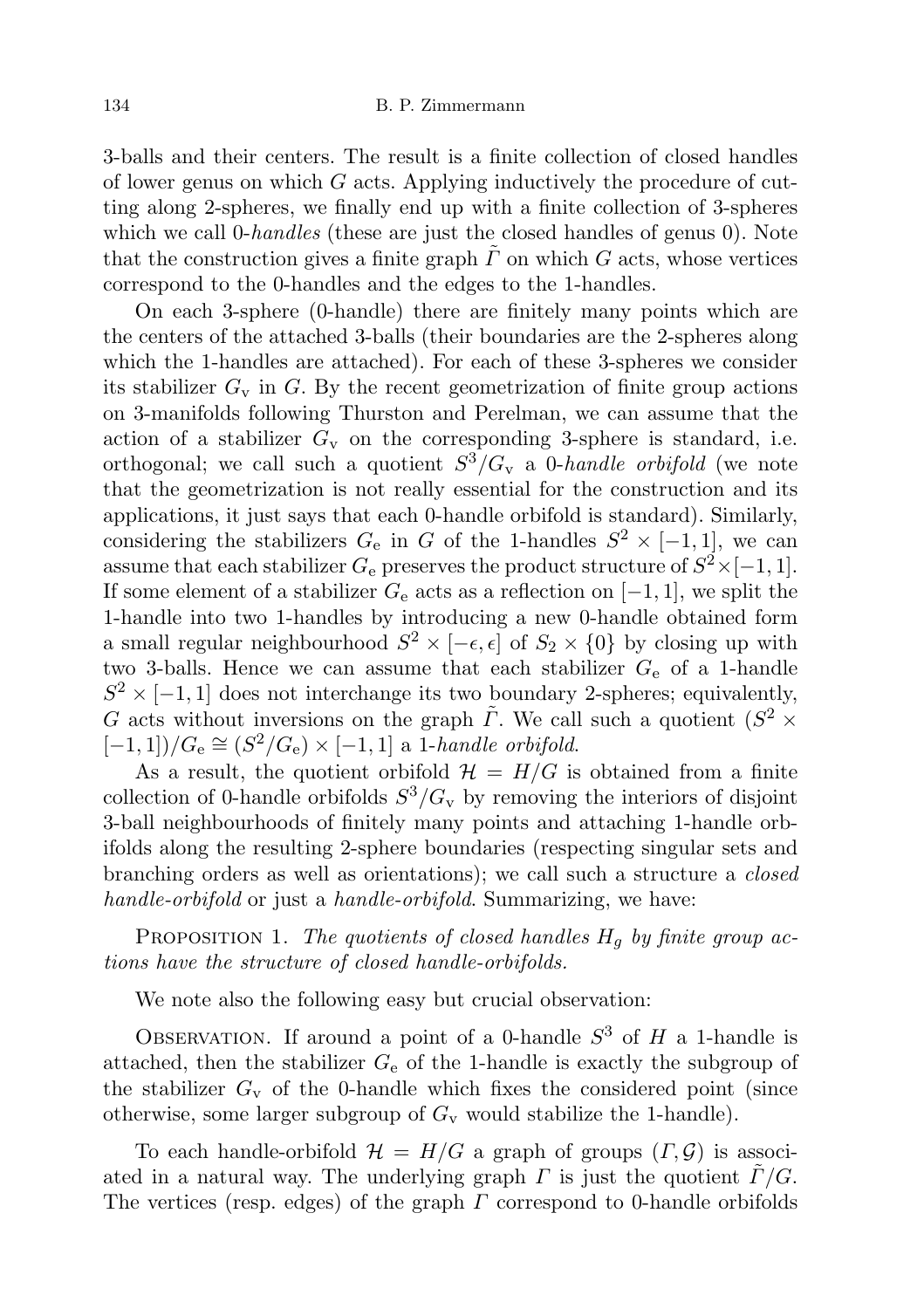$S^3/G_v$  (resp. 1-handle orbifolds  $(S^2/G_e) \times [-1,1]$ ), and to each vertex (resp. edge) the corresponding stabilizer  $G_v$  (resp.  $G_e$ ) is associated (choosing an isomorphic lift of a maximal tree of  $\Gamma$  to  $\tilde{\Gamma}$ , and then also lifts of the remaining edges). In particular, the vertex groups  $G_v$  of  $(\Gamma, \mathcal{G})$  are isomorphic to finite subgroups of the orthogonal group  $SO(4)$ , and the edge groups  $G_e$ to finite subgroups of  $SO(3)$ . We can also assume that the graph of groups has no trivial edges, i.e. has no edges with two different vertices such that the edge group coincides with one of the two vertex groups (by collapsing the edge, i.e. amalgamating the two 0-handles into a single 0-handle). We say that such a handle-orbifold  $\mathcal H$  and the associated graph of groups are in normal form.

We have associated to each handle-orbifold  $\mathcal{H} = H/G$  a graph of groups  $(\Gamma, \mathcal{G})$  in normal form. By the orbifold version of Van Kampen's theorem (see [HD]), the orbifold fundamental group  $\pi_1(\mathcal{H})$  is isomorphic to the fundamental group  $\pi_1(\Gamma, \mathcal{G})$  of the graph of groups  $(\Gamma, \mathcal{G})$  (which is the iterated free product with amalgamation and HNN-extension of the vertex groups over the edge groups, starting with a maximal tree in  $\Gamma$ ; see [Se], [ScW] or [Z4] for the standard theory of graphs of groups, their fundamental groups and the connection with groups acting on trees and graphs). We also have a canonical surjection  $\phi : \pi_1(\mathcal{H}) \cong \pi_1(\Gamma, \mathcal{G}) \to G$ , injective on vertex and edge groups, whose kernel is isomorphic to the fundamental group  $\pi_1(H) \cong F_g$ of the handle  $H$ , and the group extension

$$
1 \to \pi_1(H) \cong F_g \to \pi_1(\mathcal{H}) \cong \pi_1(\Gamma, \mathcal{G}) \to G \to 1
$$

is equivalent to the group extension  $1 \to F_q \to E \to G \to 1$ . In particular, H is the orbifold covering of H associated to the kernel of the surjection  $\phi$ .

Conversely, suppose we have a finite graph of finite groups  $(\Gamma, \mathcal{G})$  associated to a handle-orbifold H and a surjection  $\phi : \pi_1(\Gamma, \mathcal{G}) \to G$  onto a finite group  $G$  which is injective on the vertex groups. Then the orbifold covering of H associated to the kernel of  $\phi$  is a closed handle  $H<sub>q</sub>$  of some genus g on which G acts as the group of covering transformations. The genus  $q$  can be computed as follows. Denoting by

$$
\chi(\varGamma,\mathcal{G})=\sum\frac{1}{|G_{\rm v}|}-\sum\frac{1}{|G_{\rm e}|}
$$

the Euler characteristic of the graph of groups  $(\Gamma, \mathcal{G})$  (the sum is taken over all vertex groups  $G_v$  resp. edge groups  $G_e$  of  $(\Gamma, \mathcal{G})$ , we have

$$
g - 1 = -\chi(\Gamma, \mathcal{G})|G|
$$

 $(see [ScW], [Z4]).$  $(see [ScW], [Z4]).$  $(see [ScW], [Z4]).$  $(see [ScW], [Z4]).$  $(see [ScW], [Z4]).$ 

Finally, we note that the induced action of  $G$  on the fundamental group of H is effective (faithful) if and only if the corresponding group extension  $1 \rightarrow F_g \rightarrow E \rightarrow G \rightarrow 1$  is effective (i.e., by considering  $F_g$  as a subgroup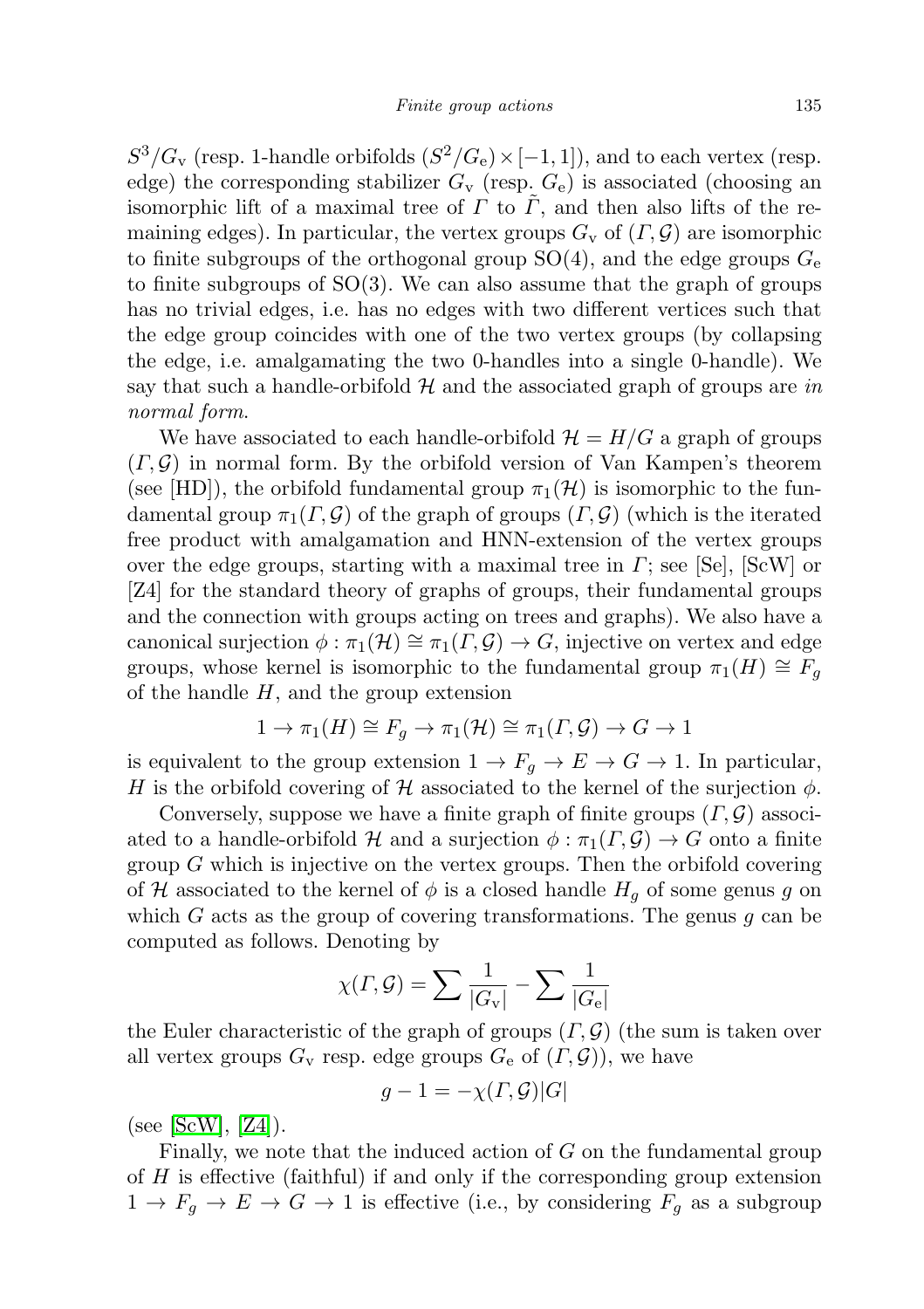of E, the homomorphism  $G \to \text{Out } F_q$  induced by conjugation of  $F_q$  by preimages in  $E$  of elements in  $G$  is injective). It is easy to see that this is the case if and only if the extension group  $E \cong \pi_1(\Gamma, \mathcal{G})$  has no nontrivial finite normal subgroups: If a preimage  $e \in E$  of an element  $x \in G$  induces by conjugation an inner automorphism of  $F_g$ , then another preimage of x in E induces the trivial or identity automorphism of  $F_g$ ; since a power of e lies in  $F_g$  and the center of  $F_g$  is trivial, e must have finite order, and clearly the subgroup of elements of E acting by conjugation trivially on  $F_q$ is a finite normal subgroup of  $E$ .

Summarizing, we have:

THEOREM 2. A finite group  $G$  acts on a closed handle  $H_g$  of genus g if and only if there is a finite graph of finite groups  $(\Gamma, \mathcal{G})$  in normal form associated to a handle-orbifold H, and a surjection  $\phi : \pi_1(\Gamma, \mathcal{G}) \to G$  which is injective on the vertex groups such that

$$
g = -\chi(\Gamma, \mathcal{G})|G| + 1.
$$

The induced action of G on the fundamental group of  $H_q$  is faithful if and only if  $\pi_1(\Gamma, \mathcal{G})$  has no nontrivial finite normal subgroups.

See Section 3 for some significant examples. As noted in the Introduction, the following also holds:

PROPOSITION 2.

- (i) Let G be a finite group acting on closed handle  $H_q$  of genus  $q > 1$ . Then the normal subgroup  $G_0$  of all elements of G inducing a trivial action on the fundamental group is cyclic, and the quotient  $H_q/G_0$ is again homeomorphic to a closed handle of genus g.
- (ii) Let G be a finite group acting faithfully on a handlebody  $V_q$ . If  $g > 1$ then the induced action of  $G$  on the fundamental group is faithful.

*Proof.* (i) Consider the action of G on a graph  $\tilde{\Gamma}$  associated to a handledecomposition of  $H<sub>q</sub>$  as before; in particular,  $\tilde{\Gamma}$  has no vertices of degree 1. Since  $g > 1$ , by [Z5, Lemma 1] (considering homology and the Hopf trace formula) the action of  $G_0$  on  $\tilde{\Gamma}$  has to be trivial (or by a direct combinatorial argument). Hence  $G_0$  maps each 1-handle  $S^2 \times [-1,1]$  and each 0-handle  $S^3$ to itself, and is isomorphic to a subgroup of  $SO(3)$ . Moreover,  $G_0$  has to be a cyclic group since a noncyclic group  $G_0$  would have only two global fixed points in each 0-handle  $S^3$  around which a 1-handle can be attached, so the graph  $\tilde{\Gamma}$  would be a circular graph and  $q=1$  (a cyclic group instead has a circle of fixed points in each 0-handle along which arbitrarily many 1-handles can be attached).

(ii) This follows, as in the proof of (i), from the analogous theory of finite group actions on handlebodies, replacing the equivariant sphere theorem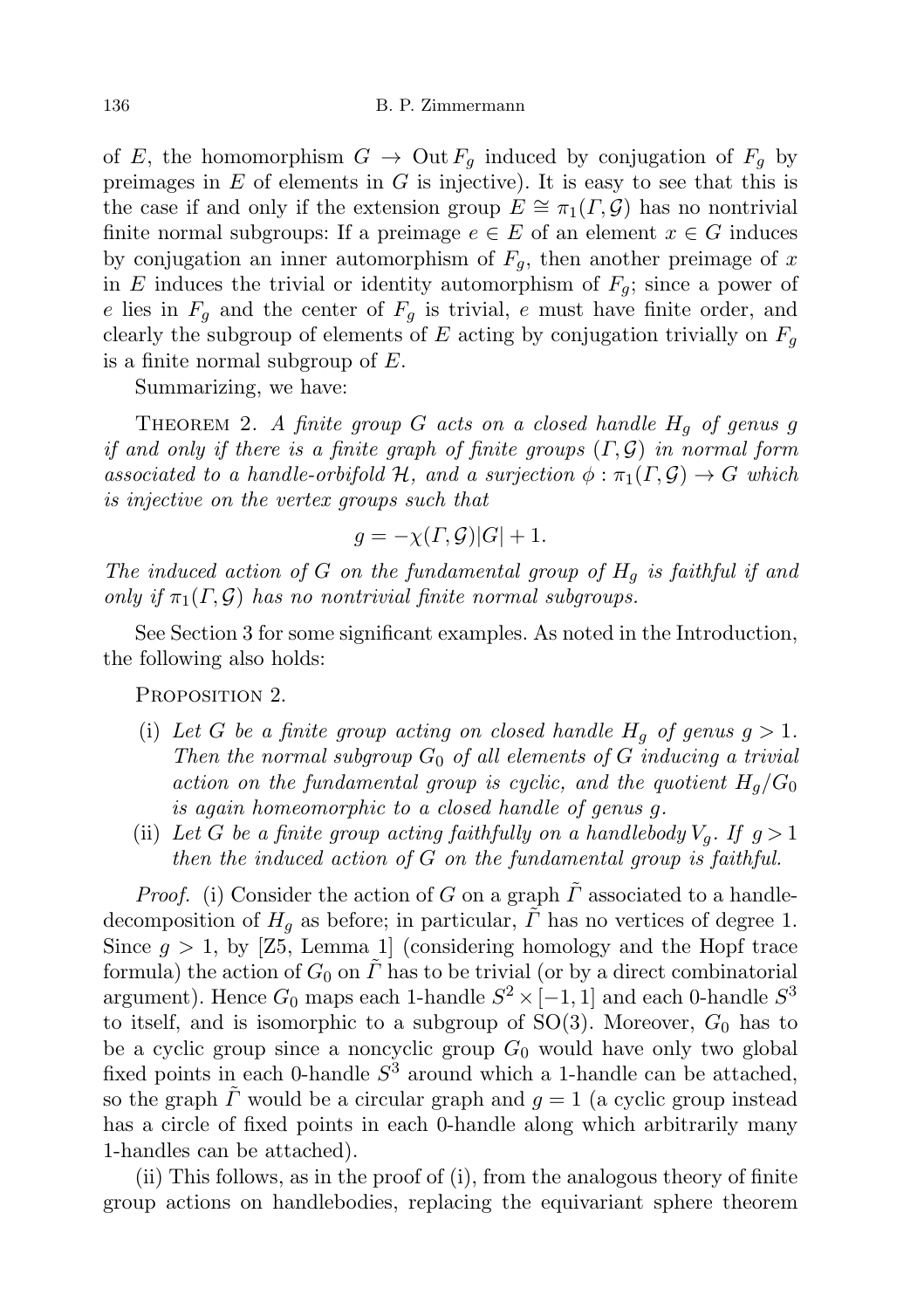by the equivariant Dehn lemma/loop theorem. Denoting by  $B<sup>n</sup>$  the closed n-ball, now the stabilizers of the 1-handles  $B^2 \times [-1,1]$  are finite subgroups of SO(2), the stabilizers of the 0-handles  $B^3$  are finite subgroups of SO(3), and each 1-handle is attached along its two boundary components to the boundary of one or two 0-handles  $B^3$ ; since  $g > 1$ ,  $G_0$  has to be trivial now (alternatively, one may apply [Z1, Korollar 1.3]).

**3. Examples.** We construct first an infinite series of finite cyclic group actions on closed handles, faithful on the fundamental group. For large  $q$ , this realizes the maximum order for cyclic group actions which we know at present.

For an odd positive integer a which is divisible by 3, consider  $G \cong \mathbb{Z}_n$ where  $n = a(a + 1)$ . Let  $(\Gamma, \mathcal{G})$  be the graph of groups which consists of two edges with edge groups  $\mathbb{Z}_a$  and  $\mathbb{Z}_{a+1}$ , and three vertices with vertex groups  $\mathbb{Z}_{2a}$ ,  $\mathbb{Z}_{3(a+1)}$  (both of valence 1) and  $\mathbb{Z}_{a(a+1)}$  (the middle vertex of valence 2); its fundamental group is the free product with amalgamation

$$
\pi_1(\Gamma, \mathcal{G}) \cong \mathbb{Z}_{2a} *_{\mathbb{Z}_a} \mathbb{Z}_{a(a+1)} *_{\mathbb{Z}_{a+1}} \mathbb{Z}_{3(a+1)};
$$

note that  $\pi_1(\Gamma, \mathcal{G})$  has no nontrivial finite normal subgroups (cf. Theorem 2).

Choose an orthogonal action of  $\mathbb{Z}_{a(a+1)}$  on  $S^3$  such that the subgroups  $\mathbb{Z}_a$  and  $\mathbb{Z}_{a+1}$  have two disjoint circles of fixed points, and associate a handleorbifold H to  $(\Gamma, \mathcal{G})$ , with 0-handles  $S^3/\mathbb{Z}_{a(a+1)}, S^3/\mathbb{Z}_{2a}$  and  $S^3/\mathbb{Z}_{3(a+1)}$  such that  $\pi_1\mathcal{H} \cong \pi_1(\Gamma, \mathcal{G})$  (cf. the Observation after Proposition 1).

There is an obvious surjection  $\phi : \pi_1(\Gamma, \mathcal{G}) \to \mathbb{Z}_n$ , injective on vertex groups, which defines an action of  $\mathbb{Z}_n$  on a closed handle  $H_q$  (the orbifold covering of the handle-orbifold  $H$  corresponding to the kernel of  $\phi$ ). Now

$$
-\chi = -\chi(\Gamma, \mathcal{G}) = \frac{1}{a} + \frac{1}{a+1} - \frac{1}{2a} - \frac{1}{a(a+1)} - \frac{1}{3(a+1)} = \frac{7a-3}{6a(a+1)},
$$

$$
g - 1 = -\chi n = \frac{7a-3}{6}, \qquad a = \frac{6g-3}{7},
$$

and finally

$$
n = a(a+1) = \frac{6g-3}{7} \frac{6g+4}{7}
$$

which is quadratic in  $g$ . In particular, there cannot exist a linear bound in  $g$ for the order of G, proving the final assertion of Theorem 1.

Next we discuss an infinite series of actions of noncyclic groups on closed handles, faithful on the fundamental group; again for large values of  $q$ , this realizes the maximum order for arbitrary finite group actions which we know at present.

For arbitrary finite groups  $G$ , the vertex groups of a graph of groups  $(\Gamma, \mathcal{G})$  as in Theorem 2 are finite subgroups of the orthogonal group SO(4), and the edge groups are finite subgroups of  $SO(3)$ . The orthogonal group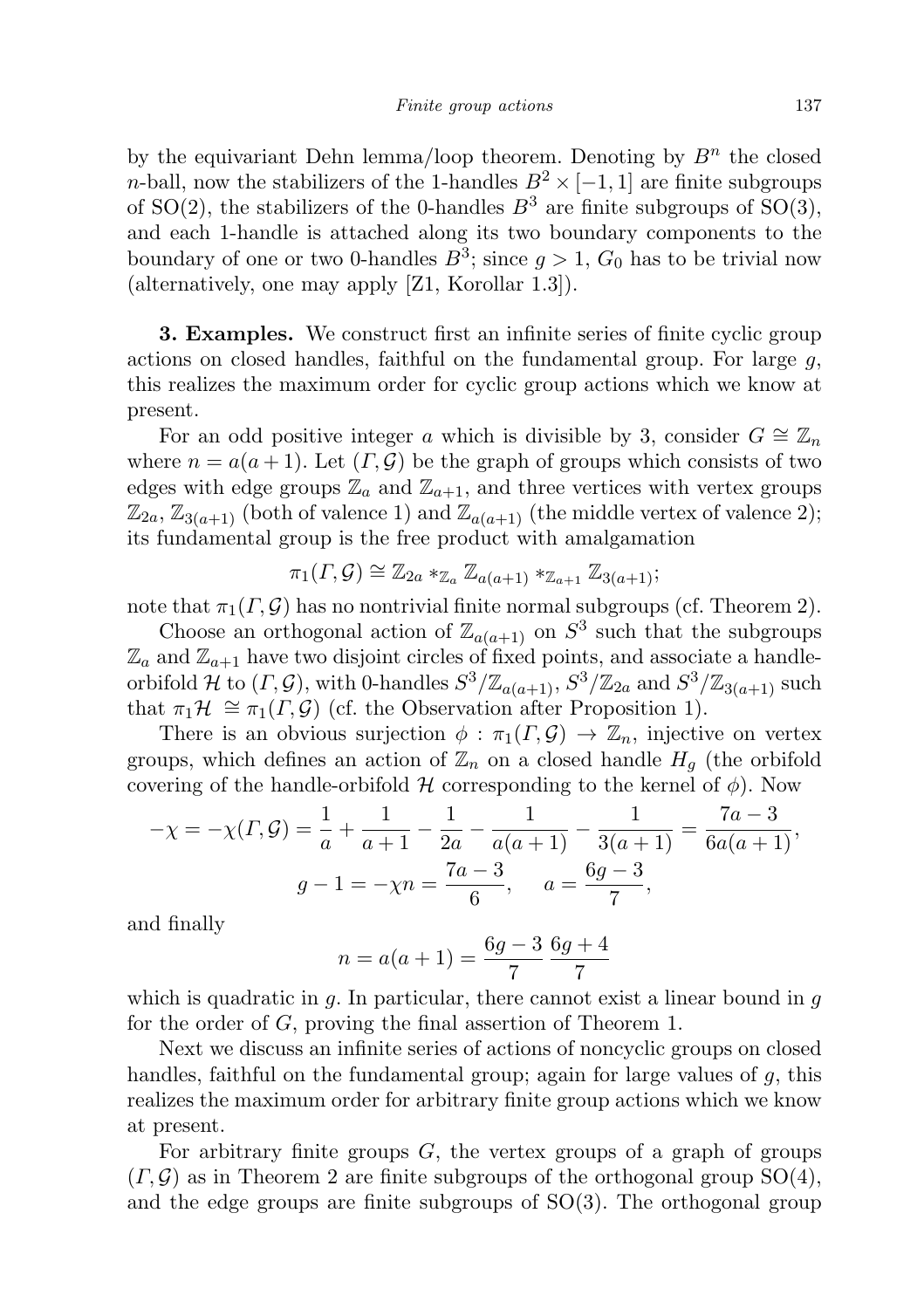SO(4) is isomorphic to the central product  $S^3 \times_{\mathbb{Z}_2} S^3$  of two copies of the unit quaternions  $S^3$  (i.e., with identified centers  $\mathbb{Z}_2$ ); for a fixed pair of unit quaternions  $(q_1, q_2) \in S^3 \times S^3$ , the orthogonal action on  $S^3$  is given by  $x \mapsto q_1^{-1}xq_2$ . There is a 2-fold covering  $S^3 \to SO(3)$  whose kernel is the central subgroup  $\mathbb{Z}_2 = {\pm 1}$  of  $S^3$ , and the finite subgroups of  $S^3$ are exactly the binary polyhedral groups which are the preimages of the polyhedral groups in SO(3); we denote by  $\mathbb{D}_{4a}^*$  the binary dihedral group of order 4a which is the preimage of the dihedral group  $\mathbb{D}_{2a}$  of order  $2a$ , with  $\mathbb{D}_{4a}^*/\mathbb{Z}_2 \cong \mathbb{D}_{2a}.$ 

For an integer  $a \geq 2$ , let  $(\Gamma, \mathcal{G})$  be the graph of groups consisting of a single edge and two vertices, with vertex groups  $\mathbb{D}_{4a}^* \times_{\mathbb{Z}_2} \mathbb{D}_{4a}^* \subset S^3 \times_{\mathbb{Z}_2} S^3$ (of order  $8a^2$ ) and  $\mathbb{D}_{2a} \times \mathbb{Z}_2$  (of order 4a), where  $\mathbb{D}_{2a}$  denotes the diagonal subgroup of  $\mathbb{D}_{4a}^* \times_{\mathbb{Z}_2} \mathbb{D}_{4a}^*$  (which is the maximal subgroup fixing the points  $\pm 1 \in S^3$  and  $\overline{\mathbb{Z}_2}$  is the central subgroup of  $S^3$ ; the edge group is the dihedral group  $\mathbb{D}_{2a}$ . Its fundamental group is the free product with amalgamation

$$
\pi_1(\Gamma, \mathcal{G}) \cong (\mathbb{D}_{4a}^* \times_{\mathbb{Z}_2} \mathbb{D}_{4a}^*) *_{\mathbb{D}_{2a}} (\mathbb{D}_{2a} \times \mathbb{Z}_2),
$$

and there is an obvious surjection, injective on vertex groups,

$$
\phi: \pi_1(\Gamma, \mathcal{G}) \to \mathbb{D}_{4a}^* \times_{\mathbb{Z}_2} \mathbb{D}_{4a}^*.
$$

Any finite group G onto which  $\pi_1(\Gamma, \mathcal{G})$  surjects, injectively on vertex groups, has some order  $8xa^2$ . Now

$$
-\chi = -\chi(\Gamma, \mathcal{G}) = \frac{1}{2a} - \frac{1}{8a^2} - \frac{1}{4a} = \frac{2a - 1}{8a^2},
$$
  
\n
$$
g - 1 = -\chi 8xa^2 = x(2a - 1), \quad g = x(2a - 1) + 1,
$$
  
\n
$$
\frac{|G|}{g^2} = \frac{8xa^2}{x^2(2a - 1)^2 + 1 + 2x(2a - 1)}
$$
  
\n
$$
\leq \frac{8a^2}{(2a - 1)^2 + 1 + 2(2a - 1)} = \frac{8a^2}{4a^2} = 2.
$$

It follows that  $|G| \leq 2g^2$ , and

$$
|G| = 2g^2
$$

if and only if  $x = 1$  and  $G \cong \mathbb{D}_{4a}^* \times_{\mathbb{Z}_2} \mathbb{D}_{4a}^*$ .

**4. Proof of Theorem 1.** Suppose that the finite group  $G$  of order  $n$ acts on a closed handle  $H = H<sub>q</sub>$  of genus  $g > 1$ , faithfully on the fundamental group. By Theorem 2, there is a finite graph of finite groups  $(\Gamma, \mathcal{G})$  in normal form associated to a handle-orbifold H whose fundamental group  $\pi_1(\mathcal{H}) \cong$  $\pi_1(\Gamma, \mathcal{G})$  has no nontrivial finite normal subgroups, and there is a surjection  $\phi : \pi_1(\Gamma, \mathcal{G}) \to G$ , injective on vertex groups, such that the action of G on H is given by the orbifold covering of H associated to the kernel of  $\phi$ .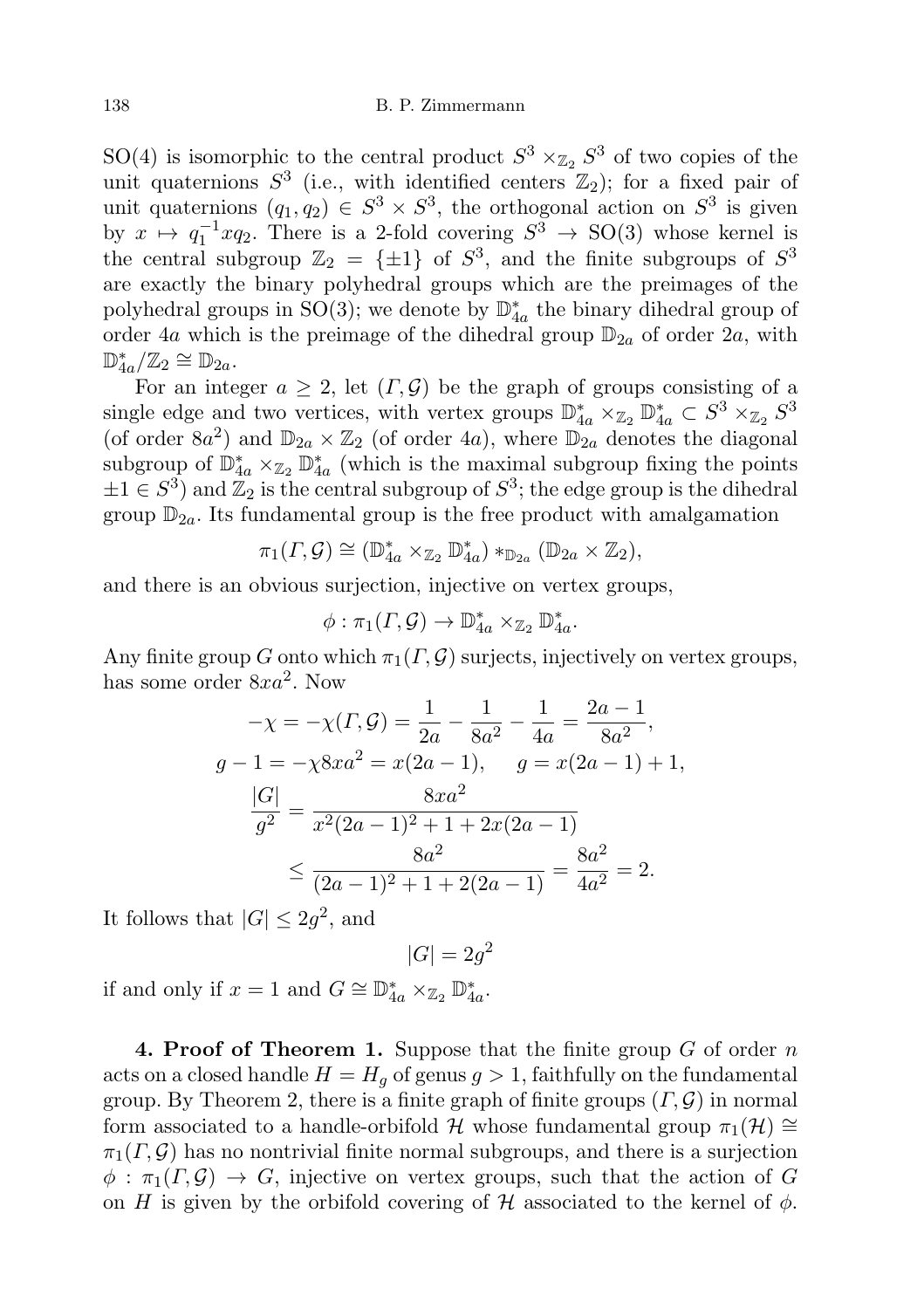The edge groups of  $(\Gamma, \mathcal{G})$  are finite subgroups of SO(3), that is, cyclic, dihedral, tetrahedral of order 12, octahedral of order 24 or dodecahedral of order 60. Let  $\chi = \chi(\Gamma, \mathcal{G})$  denote the Euler characteristic of  $(\Gamma, \mathcal{G})$ ; note that  $-\chi > 0$  since  $g > 1$ , and that for any graph of groups  $(\Gamma, \mathcal{G})$  in normal form associated to a handle-orbifold H one has  $-\chi \geq 0$  unless  $\Gamma$  consists of a single vertex v, i.e. H consists just of a single 0-handle orbifold  $S^3/G_v$ .

Let e be any edge of  $\Gamma$  and denote by a the order of its edge group; we will show that  $n/a \leq 6(q-1)$ .

Suppose first that e is a closed edge (i.e., an edge that is a closed loop). If e is the only edge of  $(\Gamma, \mathcal{G})$ , then

$$
-\chi \ge \frac{1}{a} - \frac{1}{2a} = \frac{1}{a}, \quad g - 1 = -\chi n \ge \frac{n}{2a}, \quad \frac{n}{a} \le 2(g - 1).
$$

If e is closed and not the only edge, then

$$
-\chi \ge \frac{1}{a}, \quad g - 1 = -\chi n \ge \frac{n}{a}, \quad \frac{n}{a} \le g - 1.
$$

Suppose that e is not closed. If e is the only edge of  $(\Gamma, \mathcal{G})$ , then both vertices of e are isolated and

$$
-\chi \ge \frac{1}{a} - \frac{1}{2a} - \frac{1}{3a} = \frac{1}{6a}, \quad g - 1 = -\chi n \ge \frac{n}{6a}, \quad \frac{n}{a} \le 6(g - 1).
$$

If e is not closed, not the only edge, and has exactly one isolated vertex, then

$$
-\chi \ge \frac{1}{a} - \frac{1}{2a} = \frac{1}{2a}, \quad g - 1 = -\chi n \ge \frac{n}{2a}, \quad \frac{n}{a} \le 2(g - 1).
$$

Finally, if e is not closed, not the only edge, and has no isolated vertex, then

$$
-\chi \ge \frac{1}{a}, \quad g - 1 = -\chi n \ge \frac{n}{a}, \quad \frac{n}{a} \le g - 1.
$$

Concluding, in all cases we have

$$
\frac{n}{a} \le 6(g-1).
$$

In particular, if  $(\Gamma, \mathcal{G})$  has an edge whose edge group has order  $a \leq 60$ , then  $n \leq 6a(g-1) \leq 360(g-1)$ , which is linear in g; in particular, the quadratic bound of Theorem 1 holds if  $q \ge 15$ . So for the proof of the first part of the theorem we can assume that all edge groups of  $(\Gamma, \mathcal{G})$  are cyclic or dihedral.

Again, let e be any edge of  $\Gamma$ ; its edge group is either cyclic of order  $a = b$  or dihedral of order  $a = 2b$ . In each case this gives a cyclic subgroup  $\mathbb{Z}_b$  of G which has a global fixed point in  $H_g$ . Let  $(\Gamma', \mathcal{G}')$  be a graph of groups in normal form associated to the action of  $\mathbb{Z}_b$  on  $H_g$  (applying again Theorem 2), and  $\chi' = \chi(\Gamma', \mathcal{G}')$ . Since  $\mathbb{Z}_b$  has a global fixed point in  $H_g$ , the graph of groups  $(\Gamma', \mathcal{G}')$  must have a vertex v with vertex group  $\mathbb{Z}_b$ such that, for the corresponding 0-handle orbifold  $S^3/\mathbb{Z}_b$ , the action of the vertex group  $\mathbb{Z}_b$  on the 0-handle  $S^3$  has a global fixed point. Since no cyclic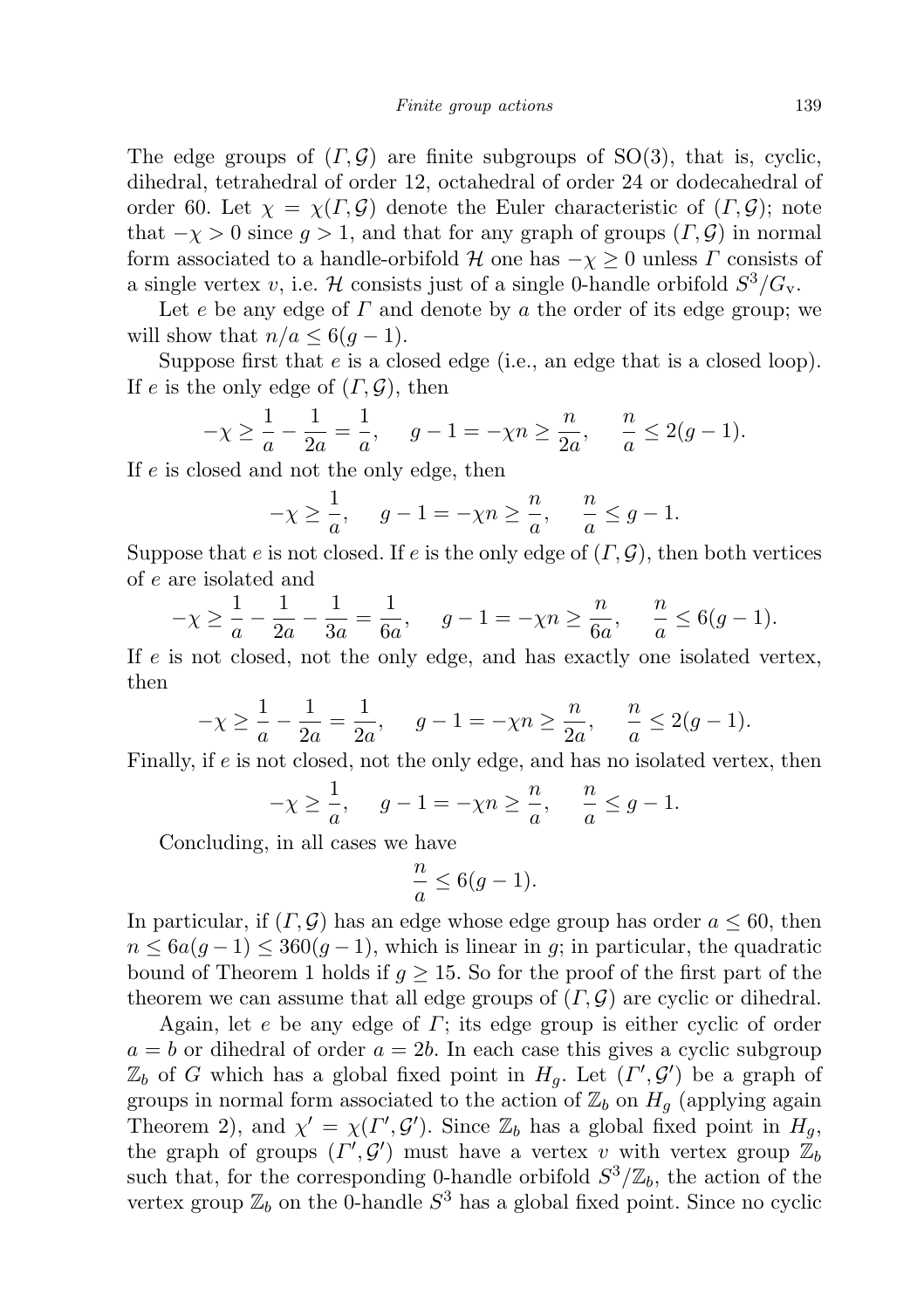140 B. P. Zimmermann

subgroup of prime order can have two circles of fixed points, any nontrivial subgroup of  $\mathbb{Z}_b$  has exactly the same circle of fixed points on the 0-handle  $S^3$ . Hence all edges of  $(\Gamma', \mathcal{G}')$  which have v as a vertex have either trivial edge group or edge group  $\mathbb{Z}_b$  (by the Observation). We will show that  $b \leq 2g$ .

If all edges of  $(\Gamma', \mathcal{G}')$  with vertex v are closed, then one must have trivial edge group (since  $\pi_1(\Gamma', \mathcal{G}')$  has no nontrivial finite normal subgroups), hence

$$
-\chi' \ge 1 - \frac{1}{b} = \frac{b-1}{b}, \quad g - 1 = -\chi' b \ge b - 1, \quad b \le g.
$$

Otherwise there is a nonclosed edge  $e'$  in  $(\Gamma', \mathcal{G}')$  with vertex v, and the edge group of  $e'$  must be trivial (since  $(\Gamma', \mathcal{G}')$  is in normal form, i.e. without trivial edges).

If no vertex of  $e'$  is isolated then

 $-\chi' \geq 1$ ,  $g-1 = -\chi' b \geq b$ ,  $b \leq g-1$ .

If exactly one vertex of  $e'$  is isolated then

$$
-\chi' \ge 1 - \frac{1}{2} = \frac{1}{2}
$$
,  $g - 1 = -\chi' b \ge \frac{b}{2}$ ,  $b \le 2(g - 1)$ .

If both vertices of  $e'$  are isolated then

$$
-\chi' \ge 1 - \frac{1}{2} - \frac{1}{b} = \frac{b-2}{2b}, \quad g - 1 = -\chi'b \ge \frac{b-2}{2}, \quad b \le 2g.
$$

In conclusion, in all cases we have

 $b < 2q$ .

Combining this with the inequality

$$
\frac{n}{a} \le 6(g-1)
$$

from above, we obtain (since  $a = b$  or  $a = 2b$ )

$$
n = |G| = \frac{n}{a} \cdot a \le 6(g - 1) \cdot 4g = 24g(g - 1).
$$

This proves the first part of Theorem 1.

Now suppose that  $G$  is a finite cyclic group of order  $n$ ; then all vertex and edge groups of  $(\Gamma, \mathcal{G})$  are cyclic groups whose orders divide n. Consider an edge e of  $(\Gamma, \mathcal{G})$  with edge group  $G_e \cong \mathbb{Z}_a$  whose order a realizes the minimum order over all edge groups. If e is the only edge of  $(\Gamma, \mathcal{G})$  (with one or two distinct vertices), then  $a = 1$  (otherwise  $\mathbb{Z}_a$  would be a nontrivial finite normal subgroup of  $\pi_1(\Gamma, \mathcal{G})$ , hence

$$
-\chi \ge 1 - \frac{1}{2} - \frac{1}{3} = \frac{1}{6}, \quad g - 1 = -\chi n \ge \frac{n}{6}, \quad n \le 6(g - 1);
$$

in particular, the quadratic bound of Theorem 1 in the cyclic case holds if  $g \geq 3$ .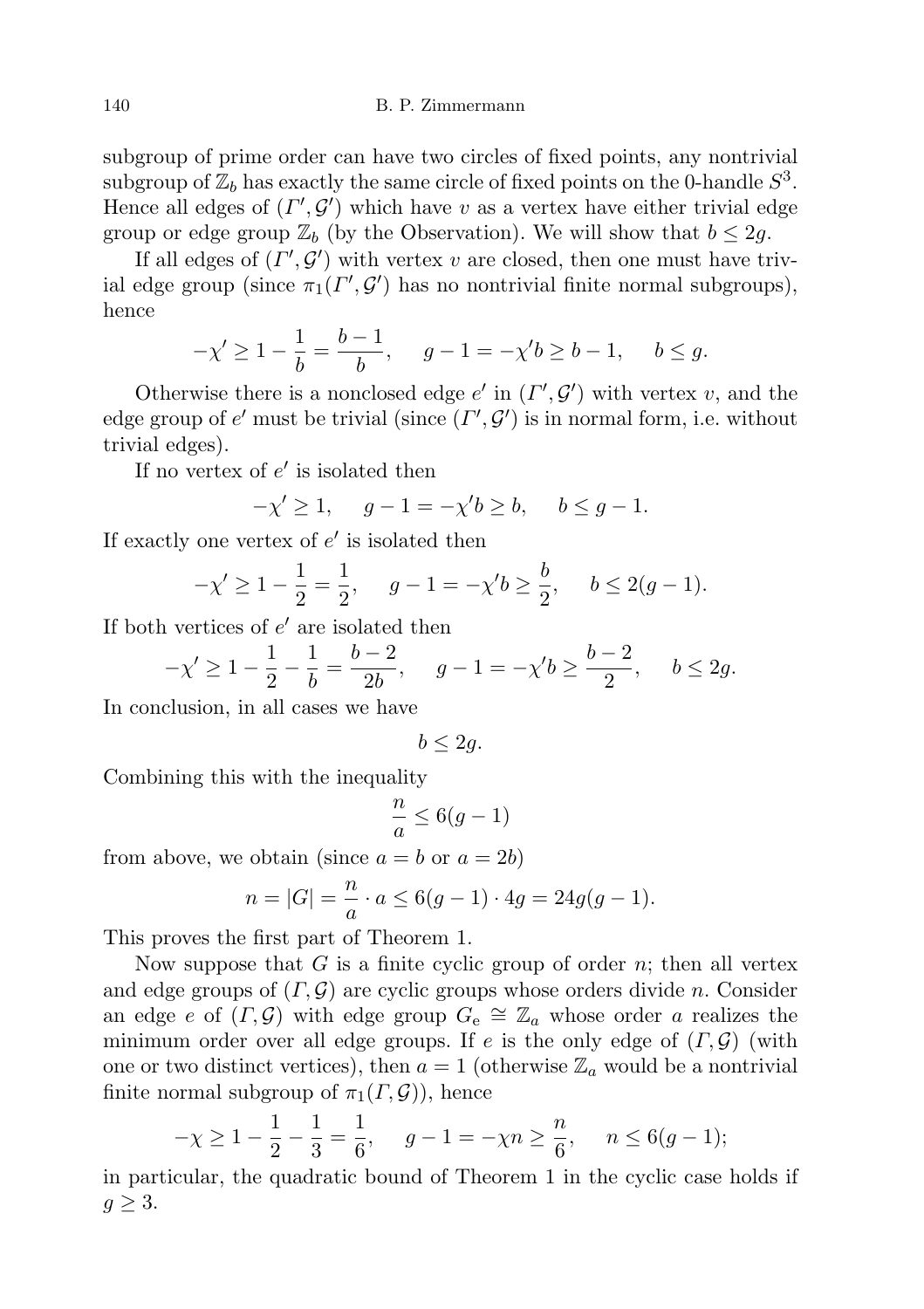Suppose then that  $e$  is not the only edge of  $\Gamma$ ; consider another edge with edge group  $\mathbb{Z}_b$  which has a common vertex v with e. The vertex v corresponds to a 0-handle  $S^3/G_v$  of H. The action of the finite cyclic group  $G_v$  on  $S^3$  is orthogonal, so the union of the fixed point sets of nontrivial elements of  $G_{v}$ consists of at most two disjoint circles  $S^1$ ; also, a nontrivial subgroup of  $G_v$ of prime order cannot fix two circles (if we do not assume that the action of  $G_v$  is orthogonal, this follows from Smith fixed point theory). Since by the Observation each edge group is a maximal subgroup of a vertex group  $G_v$ fixing the point around which the corresponding 1-handle is attached, this implies that either  $a = b$  or  $(a, b) = 1$  (the greatest common divisor).

If  $a = b$ , since the edge group  $G_e \cong \mathbb{Z}_a$  is not normal in  $\pi_1(\Gamma, \mathcal{G})$ , there must occur a situation of two edges with a common vertex, one with edge group  $\mathbb{Z}_a$  and the other with some edge group  $\mathbb{Z}_b$  such that  $(a, b) = 1$ . This implies  $ab \leq n$  and  $a \leq \sqrt{n}$  (since  $a \leq b$ ). If the edge with edge group  $\mathbb{Z}_a$ has an isolated vertex (i.e., of degree or valency 1), then

$$
-\chi \ge \frac{1}{a} - \frac{1}{2a} = \frac{1}{2a} \ge \frac{1}{2\sqrt{n}}, \quad g - 1 = -\chi n \ge \frac{n}{2\sqrt{n}} = \frac{\sqrt{n}}{2}, \quad n \le 4(g - 1)^2.
$$

If the edge has no isolated vertex, one obtains stronger inequalities

$$
-\chi \ge \frac{1}{a} \ge \frac{1}{\sqrt{n}}, \quad g-1 \ge \sqrt{n}, \quad n \le (g-1)^2.
$$

This proves Theorem 1 also in the cyclic case.

Since the final assertion of Theorem 1 about the nonexistence of a linear bound follows from the examples constructed in Section 3, this completes the proof of Theorem 1.

Acknowledgments. The author was supported by an FRV grant from Università degli Studi di Trieste. He thanks the referee for his/her various suggestions which helped to improve the paper.

## References

- <span id="page-10-1"></span>[\[B\]](http://dx.doi.org/10.1006/jabr.1999.8074) Z. Bao, Maximum order of periodic outer automorphisms of a free group, J. Algebra 224 (2000), 437–453.
- [C] M. J. Collins, On Jordan's theorem for complex linear groups, J. Group Theory 10 (2007), 411–423.
- <span id="page-10-2"></span>[\[Du\]](http://dx.doi.org/10.1112/blms/17.5.437) M. J. Dunwoody, An equivariant sphere theorem, Bull. London Math. Soc. 17 (1985), 437–448.
- [HD] A. Haefliger et Q. N. Du, Appendice: une présentation du groupe fondamental  $d'une orbital, Astérisque 115 (1984), 98–107.$
- <span id="page-10-3"></span>[\[JR\]](http://dx.doi.org/10.1016/0001-8708(89)90067-4) W. Jaco and J. H. Rubinstein, PL equivariant surgery and invariant decompositions of 3-manifolds, Adv. Math. 73 (1989), 149–191.
- <span id="page-10-0"></span>[\[LN\]](http://dx.doi.org/10.1006/jabr.1998.7481) G. Levitt and J.-L. Nicolas, On the maximum order of torsion elements in  $GL_n(\mathbb{Z})$  and  $Aut(F_n)$ , J. Algebra 208 (1998), 630–642.